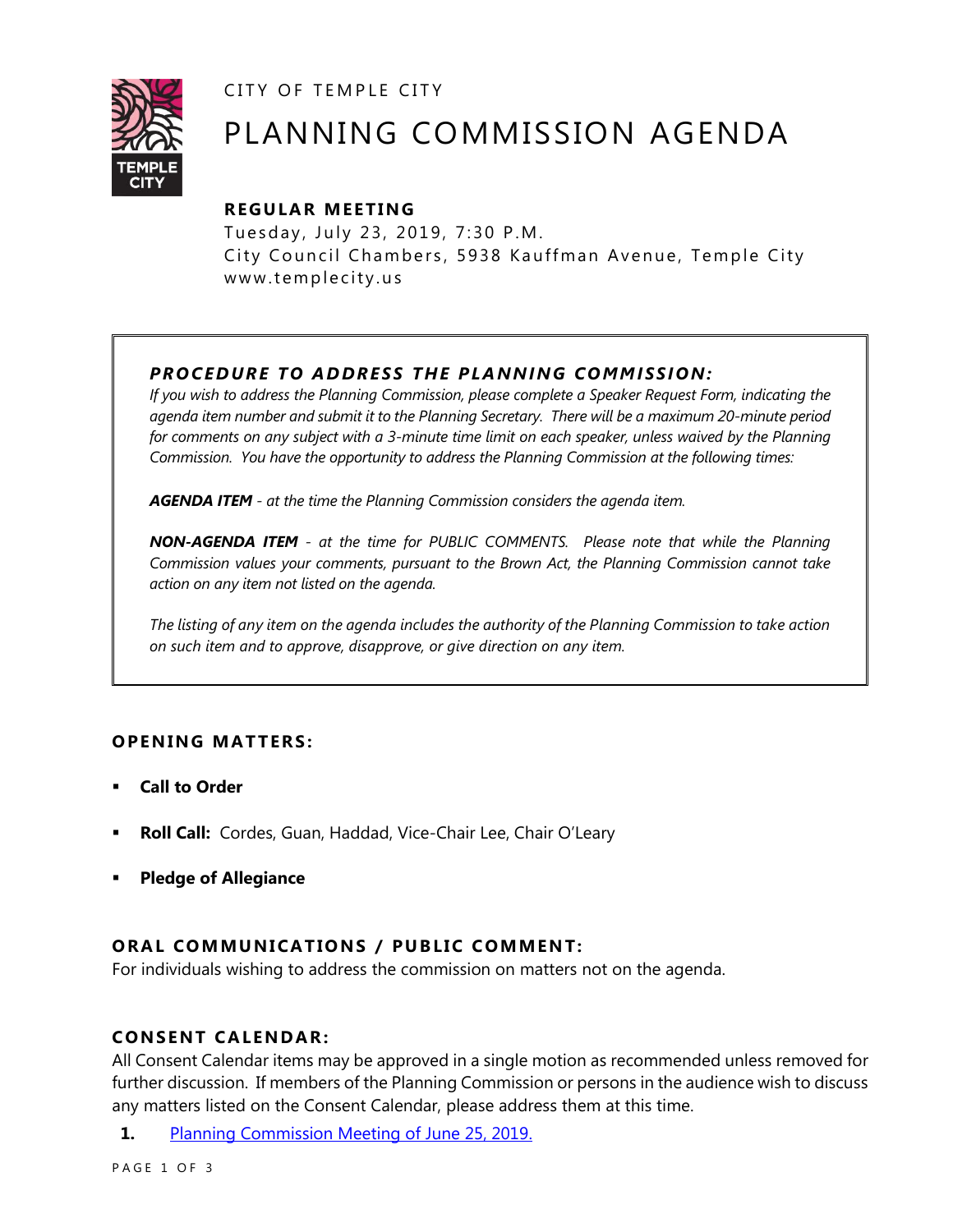## **PUBLIC HEARING:**

- **2. PL 18-1405** [A request for the review and approval of Tentative Parcel Map No. 082644 and a](https://www.ci.temple-city.ca.us/DocumentCenter/View/12823/PL-18-1405-5718-Temple-City-Attachment-1)  [major site plan review for a multi-family residential condominium consisting of four attached,](https://www.ci.temple-city.ca.us/DocumentCenter/View/12823/PL-18-1405-5718-Temple-City-Attachment-1)  [two-story units.](https://www.ci.temple-city.ca.us/DocumentCenter/View/12823/PL-18-1405-5718-Temple-City-Attachment-1)
	- Address: 5718 Temple City Boulevard
	- Recommendation: Adopt the attached Resolution finding that the project is exempt from CEQA and approving File PL 18-1405 subject to the recommended conditions of approval.
	- Project Planner: Andrew Coyne [acoyne@templecity.us](mailto:acoyne@templecity.us)

#### **FUTURE AGENDA ITEMS AND REPORTS:**

#### **4. Planning Manager's Report**

Update on current projects and future agenda items.

**5. Comments from Commissioners**

#### **ADJOU RNMENT:**

**6.** Adjourn to a Planning Commission Meeting on Tuesday, August 27, 2019 at 7:30 p.m., City Council Chambers, Civic Center, 5938 Kauffman Avenue, Temple City.

If you wish to appeal any decision of the Planning Commission, you must do so within fifteen (15) days of the Planning Commission action. Please contact the Community Development Department for information regarding the appeal process.

If you challenge any action of the Planning Commission in court, you may be limited to raising only those issues you or someone else raised at the public hearing described in this notice, or in written correspondence delivered to the Planning Commission at, or prior to, the public hearing.

A copy of the Planning Commission agenda packet, staff reports and supporting documents and any materials related to an item on this Agenda submitted to the Planning Commission after distribution of the agenda packet are available for review by the public in the Community Development Department located at Temple City City Hall, 9701 Las Tunas Drive. City Hall office hours are 7:30 a.m. to 5:00 p.m., Monday through Friday. If you have any questions regarding a particular project please contact the project planner.